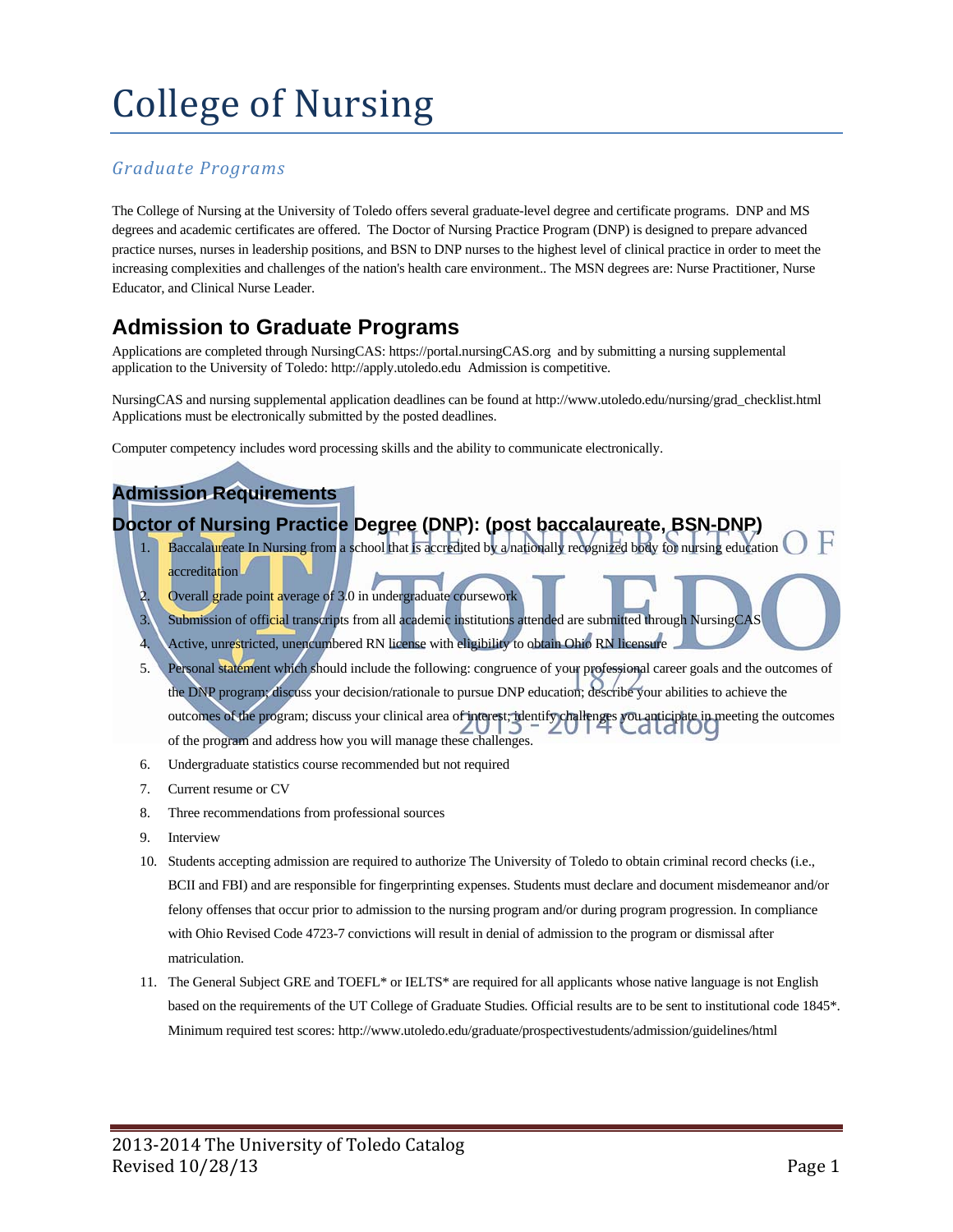Nursing supplemental application materials may be mailed to: College of Graduate Studies, The University of Toledo, 2801 W. Bancroft St. MS 933, Toledo, OH. 43606.

#### **Admission Requirements**

#### **Doctor of Nursing Practice Degree (DNP): (post masters)**

To be eligible for admission, applicants must have:

- 1. MSN/MS (Nursing) in nursing from a CCNE or NLNAC accredited program.
- 2. Minimum grade point average of 3.3 on a 4.0 scale from master's degree.
- 3. Official transcripts from all previous academic institutions attended to NursingCAS.
- 4. Current national certification in advanced clinical practice in nursing or nursing administration/executive.
- 5. Active, unrestricted, unencumbered RN license from the state where student plans to conduct clinical experiences.
- 6. Direct Care applicants should hold appropriate APRN credentials for the state where student plans to conduct clinical experiences (e.g. COA or national certification).
- 7. Personal statement describing career goals, applied research interests, and expectations for doctoral study.
- 8. Current resume or CV.
- 9. Documentation of graduate level supervised clinical hours.
- 10. Three College of Nursing recommendation forms from professional sources (one from Faculty in Major area of concentration from master's program).
- 
- 11. Face-to-face interview. 12. Students are required to authorize The University of Toledo to obtain criminal record checks (BCII & FBI) and are

responsible for fingerprinting expenses. Students must declare and document misdemeanor and/or felony offenses that occur prior to admission to the nursing program and/or during program progression. In compliance with Ohio Revised Code 4723-7, convictions will result in denial of admission to the program or dismissal after matriculation.

Pre-requisite: Must have completed graduate multivariate statistics course with a B or better within 5 years of enrollment in NURS7040/Applied Nursing Research and NURS7060 Population Health.

Indirect applicants who do not hold a MSN/MS in nursing administration or leadership will be required to take a graduate financial management and a graduate strategic planning course.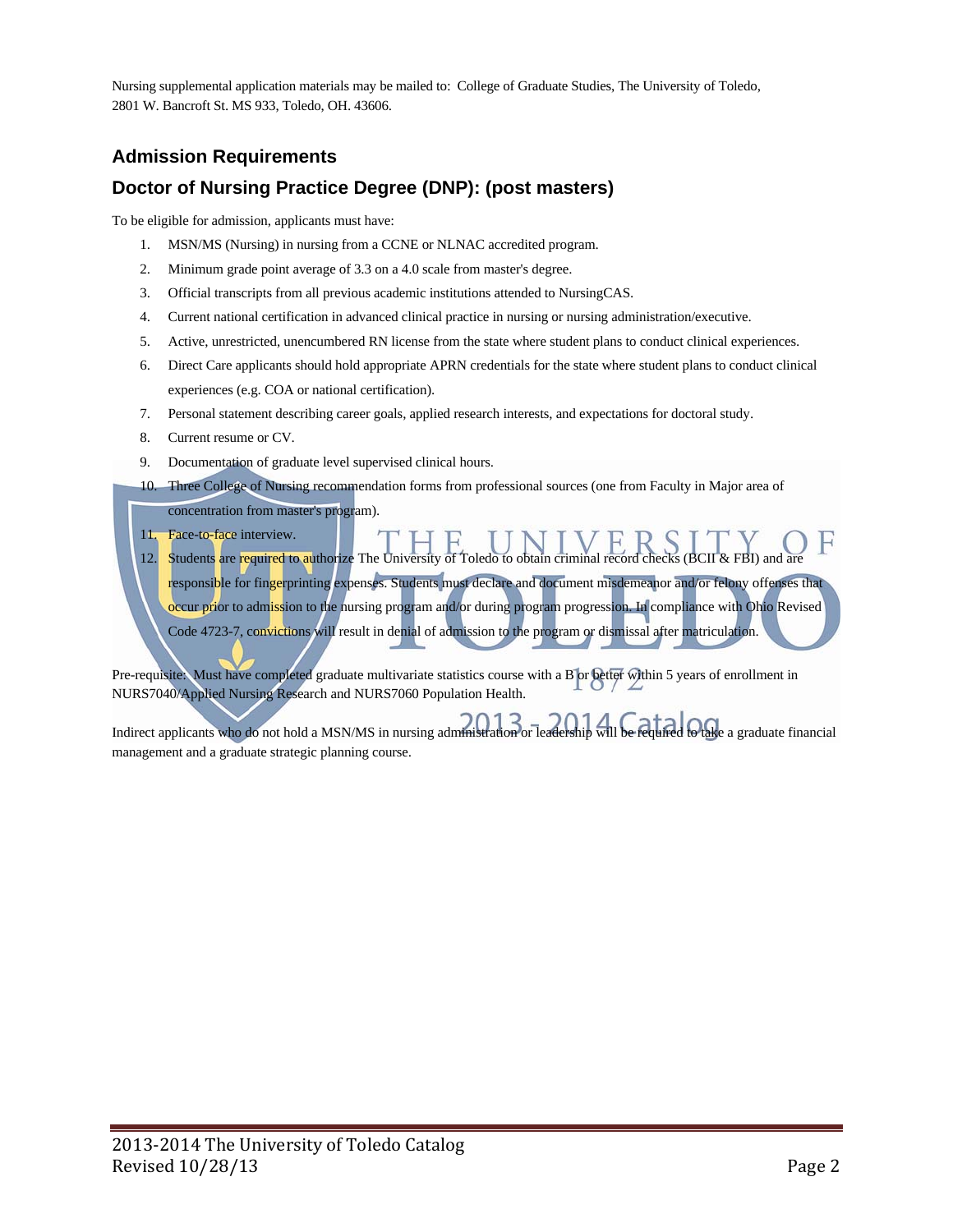#### **Admission Requirements**

#### **Master of Science in Nursing Degree (Masters - all except MSN-CNL and Nurse Educator):**

To be eligible for admission, applicants must have:

- 1. Baccalaureate from an accredited college/university. Degree in nursing from a school that is accredited by a nationally recognized body for nursing education accreditation.
- 2. Overall grade point average of 3.0 in undergraduate work.
- 3. Official transcripts from all academic institutions attended, one of which must state the baccalaureate earned.
- 4. Active, unrestricted, unencumbered, Ohio RN License.
- 5. Completion of an undergraduate statistics course recommended.
- 6. Computer competency that includes word processing skills and ability to communicate electronically.
- 7. Personal statement describing career goals, future plans for employment, and expectations for graduate study.
- 8. Current resume or CV, listing current Ohio RN license number.
- 9. Two College of Nursing recommendation forms completed by professional sources (Master's in Nursing preferred).
- 10. The Graduate Record Examination (General Subject GRE) and TOEFL\* or IELTS\* are required for international applicants. \*Minimum required test scores:
	- http://www.utoledo.edu/graduate/prospectivestudents/admission/guidelines.html
- 11. An interview, if requested.
- 12. Admission is competitive.

13. Students are required to authorize The University of Toledo to obtain criminal record checks (BCII & FBI) and are responsible for fingerprinting expenses. Students must declare and document misdemeanor and/or felony offenses that occur prior to admission to the nursing program and/or during program progression. In compliance with Ohio Revised Code 4723-7, convictions will result in denial of admission to the program or dismissal after matriculation.

1872

#### **Admission Requirements**

## Master of Science in Nursing Degree (MSN-Educator only Catalog

To be eligible for admission, applicants must have:

- 1. Baccalaureate from an accredited college/university. Degree in nursing from a school that is accredited by a nationally recognized body for nursing education accreditation.
- 2. Overall grade point average of 3.0 in undergraduate work.
- 3. Official transcripts from all academic institutions attended, one of which must state the baccalaureate earned.
- 4. Active, unrestricted, unencumbered RN license for the state in which the applicant practices.
- 5. Completion of an undergraduate statistics course recommended.
- 6. Computer competency that includes word processing skills and ability to communicate electronically.
- 7. Personal statement describing career goals, future plans for employment, and expectations for graduate study
- 8. Current resume or CV, listing current state and/or territory RN license number.
- 9. Two College of Nursing recommendation forms completed by professional sources (Master's in Nursing preferred).
- 10. The Graduate Record Examination (General Subject GRE) and TOEFL\* or IELTS\* are required for international applicants. \*Minimum required test scores:

http://www.utoledo.edu/graduate/prospectivestudents/admission/guidelines.html

- 11. An interview, if requested.
- 12. Admission is competitive.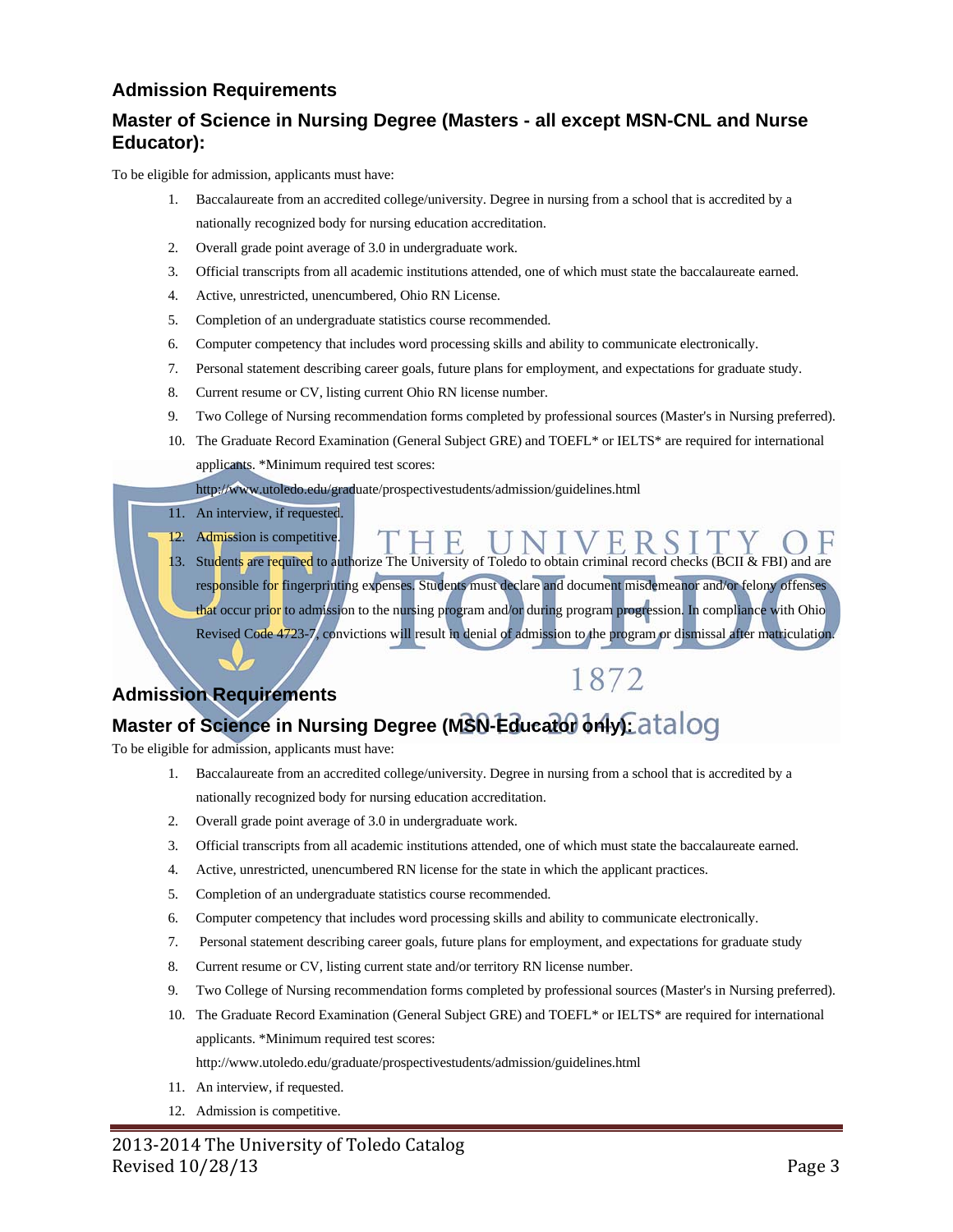13. Students are required to authorize The University of Toledo to obtain criminal record checks (BCII & FBI) and are responsible for fingerprinting expenses. Students must declare and document misdemeanor and/or felony offenses that occur prior to admission to the nursing program and/or during program progression. In compliance with Ohio Revised Code 4723-7, convictions will result in denial of admission to the program or dismissal after matriculation.

#### **Admission Requirements**

#### **Master of Science in Nursing Degree (MSN) BSN to CNL only:**

To be eligible for admission, applicants must have:

- 1. Baccalaureate in Nursing from a school that is accredited by a nationally recognized body for nursing education accreditation.
- 2. Overall grade point average of 3.0 in undergraduate work.
- 3. Official transcripts from all academic institutions attended, one of which must state the baccalaureate earned.
- 4. Active, unrestricted, unencumbered Ohio RN license.
- 5. Completion of an undergraduate statistics course recommended.
- 6. Computer competency that includes word processing skills and ability to communicate electronically.
- 7. Personal statement describing career goals, future plans for employment, and expectations for graduate study
- 8. Current resume or CV, listing current Ohio RN license number.
- 9. Two College of Nursing recommendation forms completed by professional sources (Master's in Nursing preferred).
- 10. The Graduate Record Examination (General Subject GRE) and TOEFL\* or IELTS\* are required for international applicants. \*Minimum required test scores: http://www.utoledo.edu/graduate/prospectivestudents/admission/guidelines.html
- 11. An interview, if requested.
- 12. Admission is competitive.

13. Students are required to authorize The University of Toledo to obtain criminal record checks (BCII & FBI) and are responsible for fingerprinting expenses. Students must declare and document misdemeanor and/or felony offenses that occur prior to admission to the nursing program and/or during program progression. In compliance with Ohio Revised Code 4723-7, convictions will result in denial of admission to the program or dismissal after matriculation.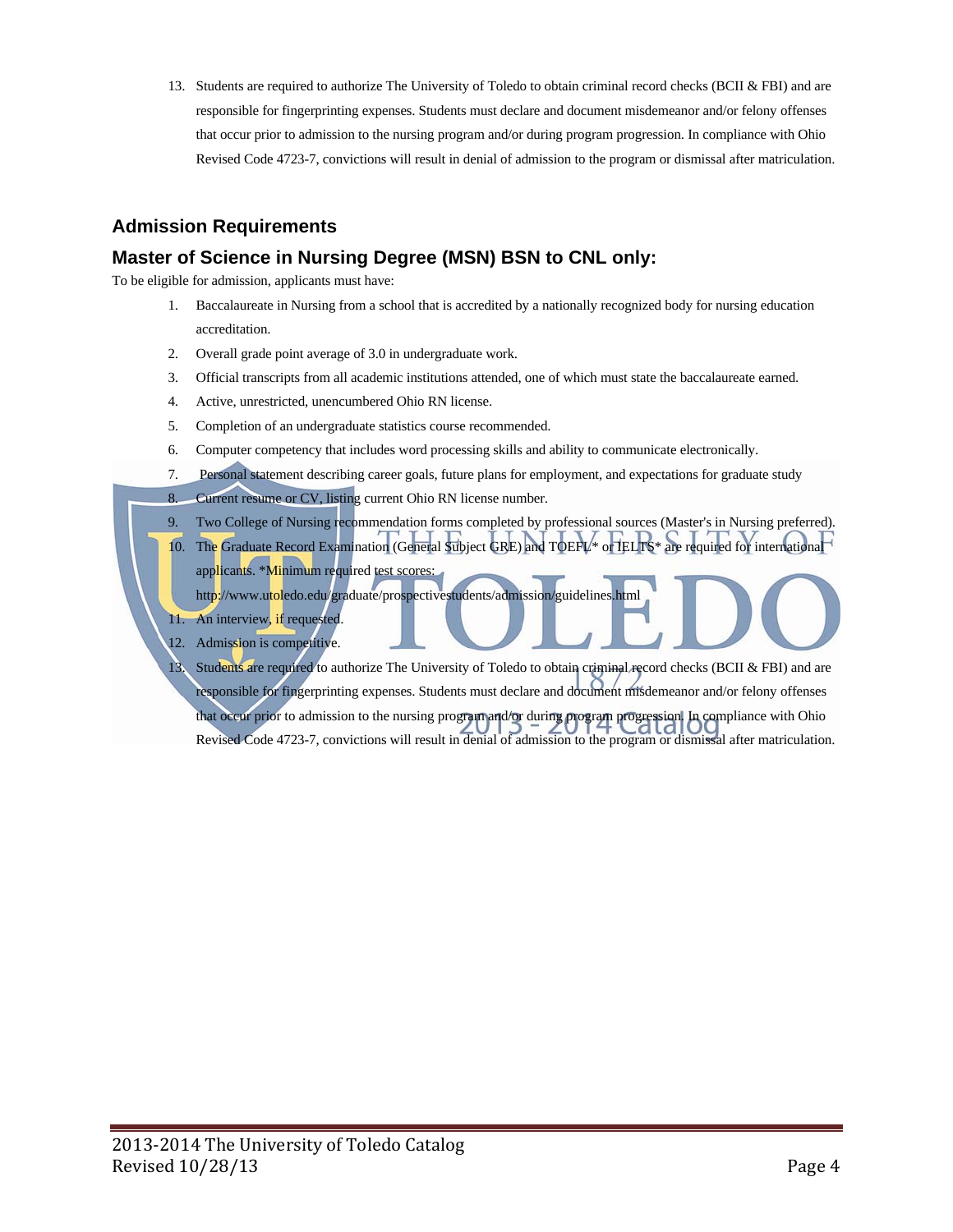#### **Admission Requirements**

#### **Master of Science in Nursing Degrees (Masters - MSN-CNL Graduate Entry only):**

To be eligible for admission, applicants must have:

- 1. Baccalaureate from an accredited college/university. Overall grade point average of 3.0 in undergraduate work.
- 2. Official transcripts from all academic institutions attended, one of which must state the baccalaureate earned.
- 3. Completion of six semester credits of Human Anatomy and Physiology with a grade of "B" or better.
- 4. Completion of three semester credits of psychology.
- 5. Completion of three semester credits of social science.
- 6. Computer competency that includes word processing skills and ability to communicate electronically.
- 7. Personal statement describing career goals, future plans for employment, and expectations for graduate study.
- 8. Current resume or CV.
- 9. Two College of Nursing recommendation forms completed by professional sources.
- 10. The Graduate Record Examination (General Subject GRE) within the past five years TOEFL\* or IELTS\* are required for international applicants with results from the past 2 years. \*Minimum required test scores: http://www.utoledo.edu/graduate/prospectivestudents/admission/guidelines.html
- 11. An interview, if requested.

#### 12. Admission is competitive.

13. Students are required to authorize The University of Toledo to obtain criminal record checks (BCII & FBI) and are responsible for fingerprinting expenses. Students must declare and document misdemeanor and/or felony offenses that occur prior to admission to the nursing program and/or during program progression. In compliance with Ohio Revised Code 4723-7, convictions will result in denial of admission to the program or dismissal after matriculation.

#### **Admission Requirements**

#### 1872 **Certificate (Certificates - except Nurse Educator)**

- 1. Master's degree in nursing from a school that is accredited by a nationally recognized body for nursing education<br> $2013 2014$  Cataloc accreditation.
- 2. Overall grade point average of 3.0 in graduate work. Official transcripts from all academic institutions attended, one of which must state the Master's degree earned.
- 3. Active, unrestricted, unencumbered, Ohio RN License.
- 4. Computer competency that includes word processing skills and ability to communicate electronically.
- 5. Personal statement describing career goals, future plans for employment and expectations for graduate study.
- 6. Current resume or CV, listing current Ohio RN license number.
- 7. Two College of Nursing recommendation forms from professional sources (Master in Nursing preferred).
- 8. The Graduate Record Exam (General Subject GRE) and TOEFL\* or IELTS\* are required for international applicants. \*Minimum required test scores: http://www.utoledo.edu/graduate/prospectivestudents/admission/guidelines.html
- 9. Interview, if requested.
- 10. Admission is competitive.
- 11. Students are required to authorize The University of Toledo to obtain criminal record checks (BCII & FBI) and are responsible for fingerprinting expenses. Students must declare and document misdemeanor and/or felony offenses that occur prior to admission to the nursing program and/or during program progression. In compliance with Ohio Revised Code 4723-7, convictions will result in denial of admission to the program or dismissal after matriculation.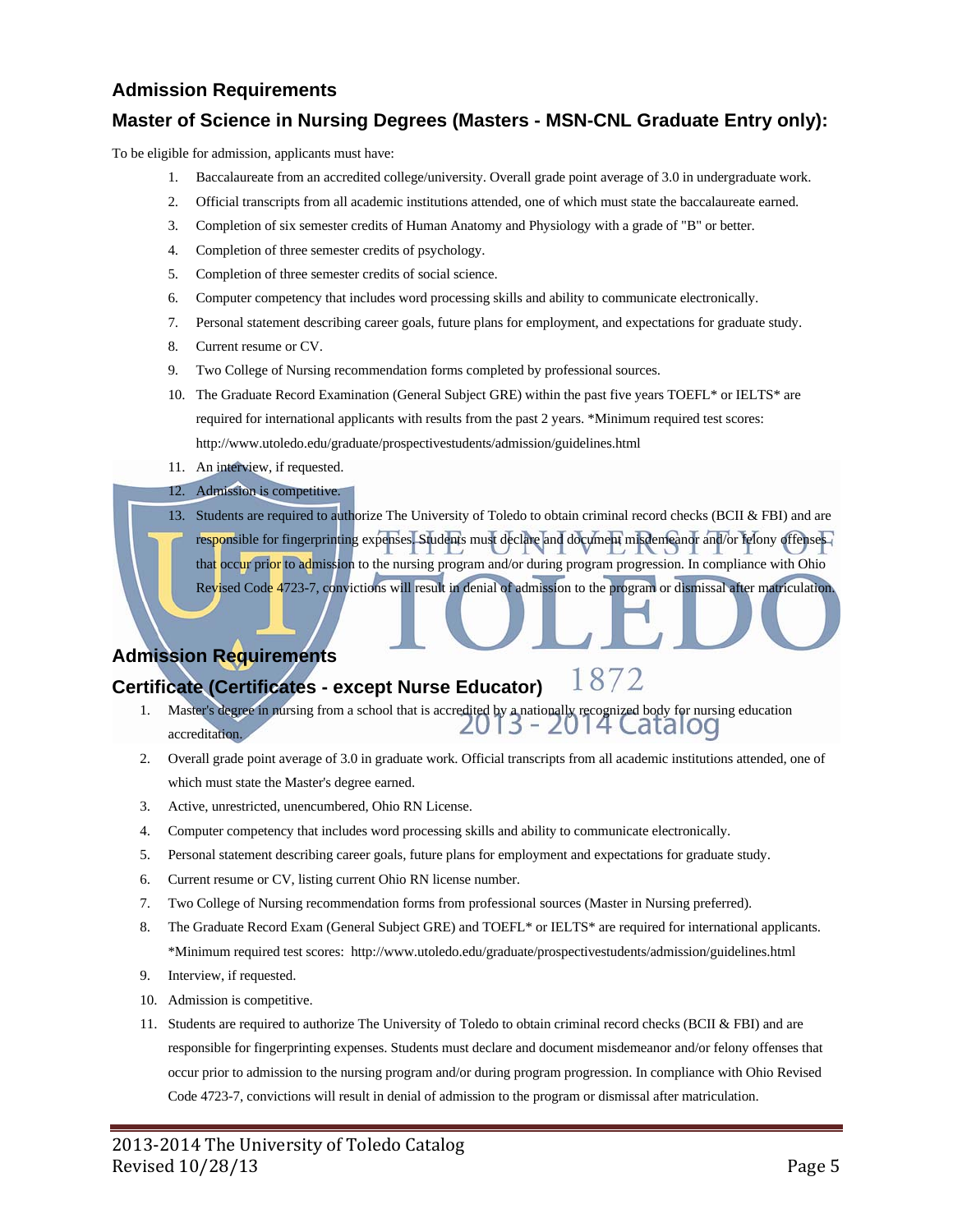#### **Admission Requirements**

#### **Nurse Educator Certificate**

- 1. Baccalaureate from an accredited college/university. Degree in nursing from a school that is accredited by a nationally recognized body for nursing accreditation.
- 2. Overall grade point average of 3.0 in undergraduate work.
- 3. Official transcripts from all academic institutions attended, one of which must state the baccalaureate earned.
- 4. Active, unrestricted, ,unencumbered RN License in the state in which the applicant practices
- 5. Computer competency that includes word processing skills and ability to communicate electronically.
- 6. Personal statement describing career goals, future plans for employment and expectations for graduate study.
- 7. Current resume or CV, listing current state and/or territory RN license number
- 8. Two College of Nursing recommendation forms from professional sources (Master in Nursing preferred).
- 9. The Graduate Record Exam (General Subject GRE) and TOEFL\* or IELTS\* are required for international applicants. \*Minimum required test scores: http://www.utoledo.edu/graduate/prospectivestudents/admission/guidelines.html
- 10. Interview, if requested.
- 11. Admission is competitive.
- 12. Students are required to authorize The University of Toledo to obtain criminal record checks (BCII & FBI) and are
	- responsible for fingerprinting expenses. Students must declare and document misdemeanor and/or felony offenses that

occur prior to admission to the nursing program and/or during program progression. In compliance with Ohio Revised Code 4723-7, convictions will result in denial of admission to the program or dismissal after matriculation.

#### **Administration of Programs**

All graduate programs in the College of Nursing are administered jointly by the college and the College of Graduate Studies The University of Toledo. Students may contact specific departments, the college's graduate advisor, or the College of Graduate Studies for further information on programs or admission requirements.  $\bigcup_{n=1}^{\infty}$ 

#### **Advising**

Students must meet with their advisor for the purpose of developing a plan of study. It is the student's responsibility to meet all requirements for the degree as specified by the graduate program, the department, the College of Graduate Studies and the University of Toledo. Students are encouraged to complete the plan of study during the first semester of matriculation.

Please note that students matriculate into a specific program track in the MSN programs (CNL, NE, APN, cert, etc.) and are allowed to take the courses within their program of study. If they want to take other courses outside of their approved program track they would need permission of course faculty, program directors and advisor. **Permission is not guaranteed.** In addition, students must apply to a Graduate Nurse program and be accepted into a specific program in order to take CON Nursing graduate courses. They are not available to non-degree seeking guest students.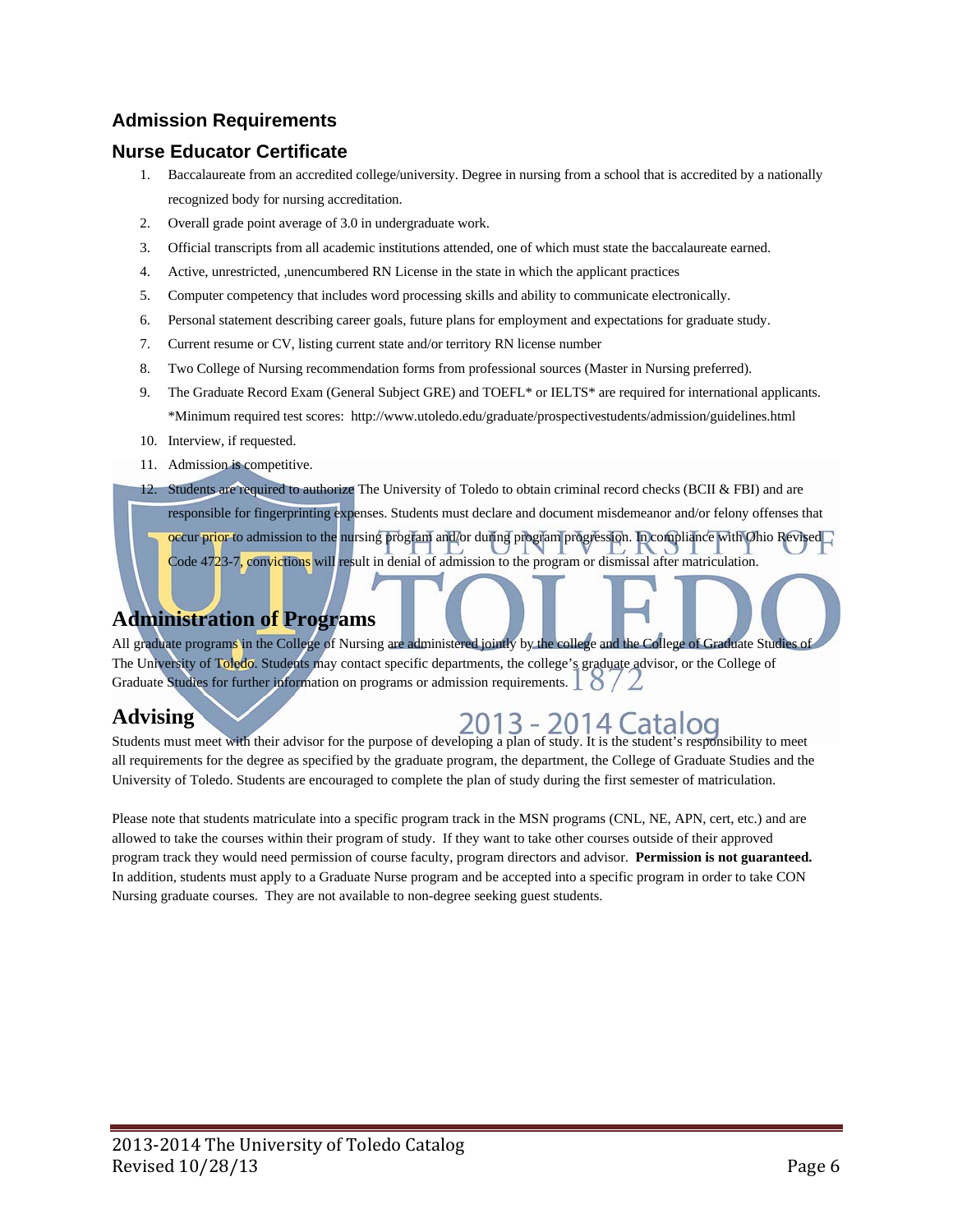#### **Graduate Degrees Offered**

| Doctor of Nursing Practice (post baccalaureate, BSN-DNP)                       | 85-89 semester credits                 |  |
|--------------------------------------------------------------------------------|----------------------------------------|--|
| Doctor of Nursing Practice (post masters, MSN-DNP)                             | 36 semester credits                    |  |
| <b>Master of Science in Nursing</b>                                            |                                        |  |
| Clinical Nurse Leader - Graduate Entry                                         | 66 semester credits                    |  |
| Family Nurse Practitioner (FNP)                                                | 55 semester credits                    |  |
| Pediatric Nurse Practitioner (PNP)                                             | 51 semester credits                    |  |
| Nurse Educator                                                                 | 39 semester credits                    |  |
| BSN to Clinical Nurse Leader                                                   | 42 semester credits                    |  |
| <b>Certificate Programs</b>                                                    |                                        |  |
| For Current Registered Nurses with a Master's Degree in Nursing:               |                                        |  |
| Family Nurse Practitioner Graduate Certificate Program (FNP-C)                 | 25 semester credits plus prerequisites |  |
| Pediatric Nurse Practitioner Graduate Certificate Program (PNP-C)              | 21 semester credits plus prerequisites |  |
| For Current Registered Nurses with a Bachelor's or Master's Degree in Nursing: |                                        |  |
| Nursing Education Certificate                                                  | 11 semester credits                    |  |

#### **Accreditation**

The University of Toledo College of Nursing is approved by the Ohio Board of Nursing. The MSN-Doctor of Nursing Practice, Master's and Bachelor's Degree programs are nationally accredited by the Commission on Collegiate Nursing Education, One Dupont Circle, NW, Suite 530, Washington DC 20036, (202) 887-6791. Graduates of advanced practice programs are qualified to take national certification examinations in their specialty areas and are eligible to apply for H Certificates of Authority granted by the Ohio Board of Nursing. National Accreditation, Commission on Collegiate Nursing Education, dates for nursing programs are: Post-Baccalaureate to DNP New Program; Seeking initial accreditation Spring 2016 Post-Master to DNP Last Review 2011 Next Review 2016; Current Status Full Approval (5 year renewal) MSN Last Review 2009 Next Review 2019 BSN Last Review 2011 Next Review 2019 1872 State of Ohio Program Approval dates for nursing programs are: MSN Last Review 2010 Next Review 2015; Current Status: Full Approval BSN Last Review 2010 Next Review 2015; Current Status: Full Approval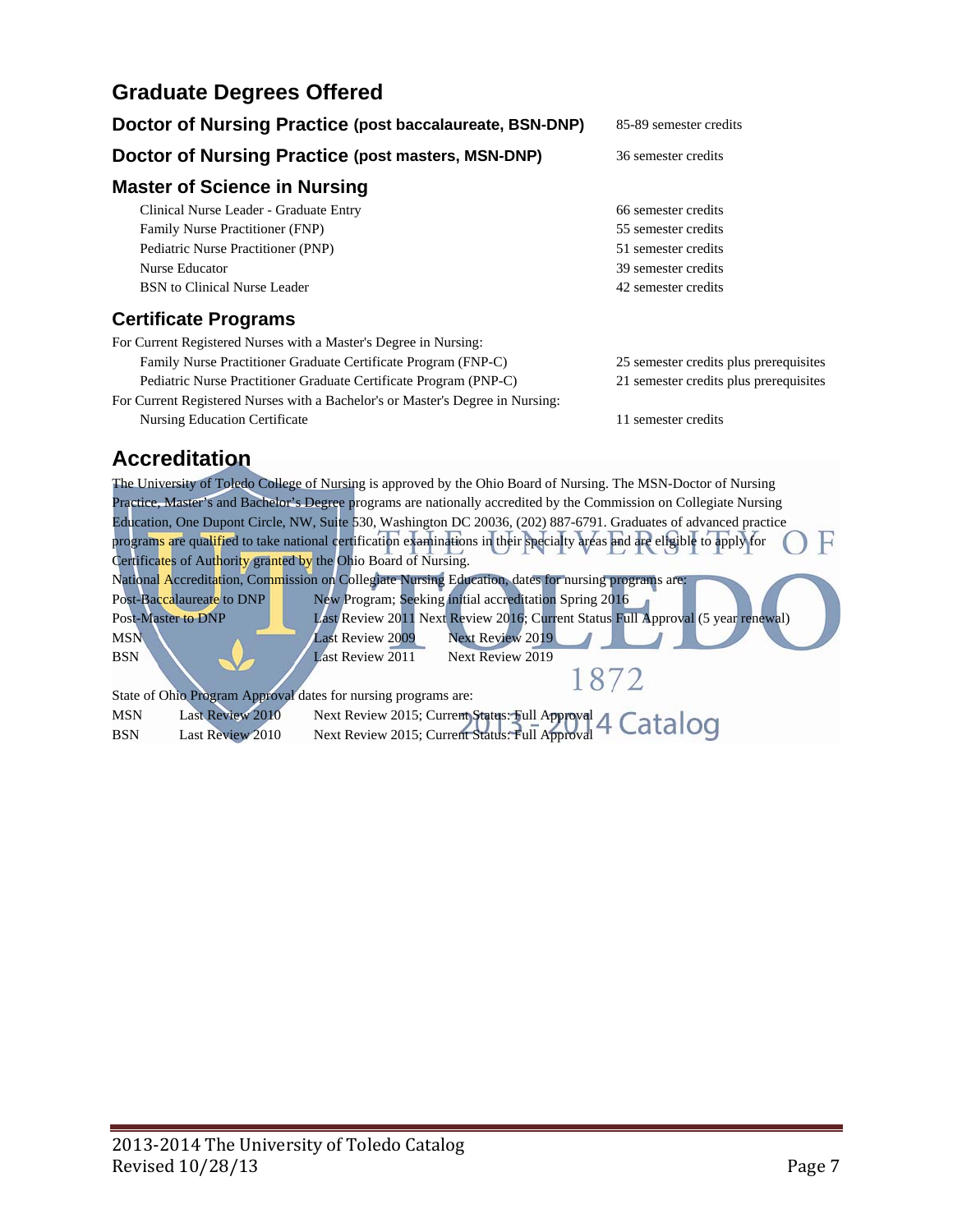#### **Doctor of Nursing Practice: (post baccalaureate, BSN-DNP)**

Curriculum

The Doctor of Nursing Practice (DNP) program at The University of Toledo (UT) is designed to take BSN prepared nurses to the highest level of clinical practice in order to meet the increasing complexities and challenges of the nation's healthcare environment. As a DNP student at The University of Toledo you will learn how to:

- Translate and implement nursing research into evidence based practice to provide the best possible outcomes for your population of interest
- Work as an advanced practice nurse in a variety of community and hospital-based practice settings
- Develop the leadership and organizational expertise to effectively enact the policies and procedures necessary to meet the dynamic state of healthcare delivery
- Identify approaches for quality management and performance improvement in health care organizations

The DNP curriculum includes theoretical and clinical courses to prepare students to lead and develop innovative health care delivery in a variety of health care settings. In accordance with AACN specifications for 1000 academically supervised post-BSN clinical hours to earn a DNP degree, 1060-1150 hours of academically supervised advanced clinical practice are included in the program.

| Course               | Course Name                                                 | <b>Credit Hours</b>        |
|----------------------|-------------------------------------------------------------|----------------------------|
| Semester I - Fall    |                                                             |                            |
| <b>NURS7000</b>      | <b>DNP</b> Orientation                                      |                            |
| <b>NURS7400</b>      | Theoretical Foundations of Advanced Nursing Practice        | 2                          |
| <b>INDI8000</b>      | <b>Introduction to Biostatistical Methods</b>               | 3                          |
| <b>NURS7680</b>      | Advanced Physiology & Pathophysiology                       | 3                          |
| <b>NURS7050</b>      | Information and Technology in Nursing & Health Care Systems | ERSITY                     |
|                      |                                                             |                            |
| Semester II - Spring |                                                             |                            |
| <b>NURS7500</b>      | Family & Cultural Diversity Theories                        |                            |
| <b>NURS7910</b>      | <b>Advanced Nursing Research</b>                            |                            |
| <b>NURS7410</b>      | <b>Ethical Foundations of Advanced Nursing Practice</b>     |                            |
| <b>NURS7740</b>      | <b>Advanced Health Assessment</b>                           |                            |
|                      |                                                             |                            |
| Semester III - Fall  |                                                             | 1872                       |
| <b>NURS7690</b>      | <b>Advanced Pharmacotherapeutics</b>                        |                            |
| <b>NURS7011</b>      | Theoretical Basis for Evidence Based Practice               | -2014 <sup>3</sup> Catalog |
| <b>NURS7210</b>      | FNP Clinical I (180 clinical hours)                         |                            |
| <b>OR</b>            |                                                             |                            |
| <b>NURS7810</b>      | PNP Clinical I (180 clinical hours)                         | 6                          |
|                      |                                                             |                            |
| Semester IV - Spring |                                                             |                            |
| <b>NURS7060</b>      | Population Health                                           | 3                          |
| <b>NURS7040</b>      | <b>Applied Nursing Research</b>                             | 3                          |
| <b>NURS7220</b>      | FNP Clinical II (180 clinical hours)                        | 7                          |
| <b>OR</b>            |                                                             |                            |
| <b>NURS7820</b>      | PNP Clinical II (180 clinical hours)                        | 6                          |
|                      |                                                             |                            |
| Semester V - Fall    |                                                             |                            |
| <b>NURS7090</b>      | Project Seminar                                             | 3                          |
| <b>NURS7920</b>      | Outcome Methods for Advanced Practice Nursing               | 3                          |
| <b>NURS7230</b>      | FNP Clinical (270 clinical hours)                           | 8                          |
| <b>OR</b>            |                                                             |                            |
| <b>NURS7830</b>      | PNP Clinical (180 clinical hours)                           | 6                          |
|                      |                                                             |                            |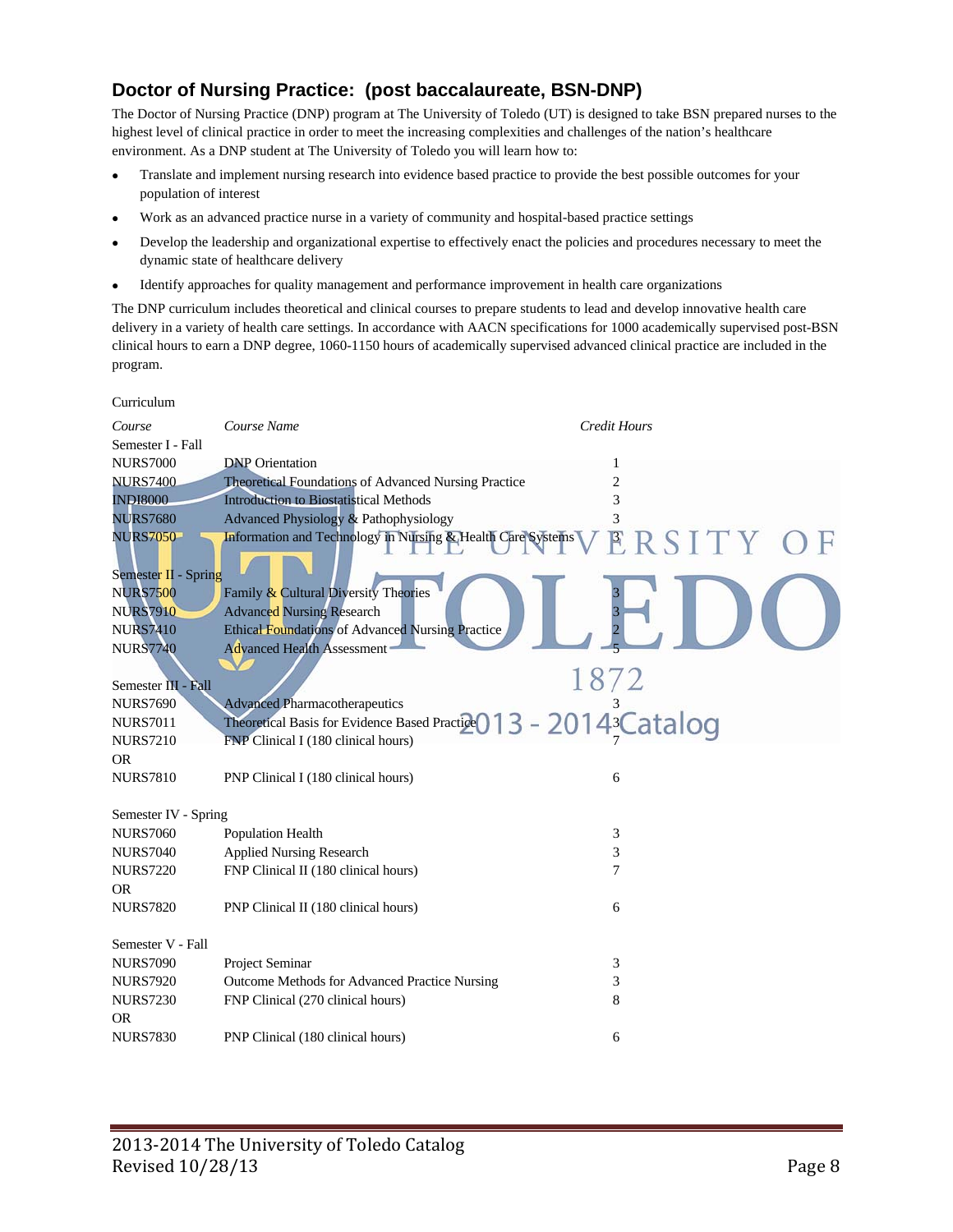| Semester VI - Spring |                                                                    |    |
|----------------------|--------------------------------------------------------------------|----|
| <b>NURS7070</b>      | Marketing & Entrepreneurial Activity in Complex Health Care        | 3  |
| <b>NURS7530</b>      | Public Policy & Health Care                                        | 3  |
| <b>NURS7030</b>      | Quality Mgmt & Performance Improvement in                          |    |
|                      | Health Care Organizations (40 clinical hours)                      | 3  |
| <b>NURS7080</b>      | Evidence Based Nursing Practice in Direct Care (80 clinical hours) | 3  |
| Semester VII - Fall  |                                                                    |    |
| <b>NURS7020</b>      | Organization & Systems Leadership (40 clinical hours)              | 3  |
| <b>NURS7100</b>      | Doctoral Project                                                   | 3  |
| <b>NURS7970</b>      | Final Practicum (Direct Care – 360 clinical hours)                 | 6  |
| <b>Total FNP</b>     |                                                                    | 89 |
| <b>Total PNP</b>     |                                                                    | 85 |
|                      |                                                                    |    |

#### **Doctor of Nursing Practice: (DNP)**

Established in 2007, the Doctor of Nursing Practice (DNP) program at The University of Toledo (UT) in collaboration with Wright State University (WSU) is designed to take current nationally certified advanced practice nurses and nurse administrators (nurse executives) to the highest level of clinical practice in order to meet the increasing complexities and challenges of the nation's healthcare environment. The online, part-time DNP curriculum includes theoretical and clinical courses to prepare students to lead and develop innovative health care delivery in a variety of health care settings. In accordance with AACN specifications for 1000 academically supervised post-BSN clinical hours to earn a DNP degree, 520 hours of academically supervised advanced clinical practice are included in the program. Students are expected to have earned and documented 480 supervised clinical hours in their master's program.

| Curriculum           |                                                             |                     |
|----------------------|-------------------------------------------------------------|---------------------|
| Course               | <b>Course Name</b>                                          | <b>Credit Hours</b> |
| Semester I - Fall    |                                                             |                     |
| <b>NURS7010</b>      | Scientific Basis of Nsg. Practice                           | 872                 |
| <b>NURS7050</b>      | Information and Technology in Nursing & Health Care Systems |                     |
|                      | 2013 - 2014 Catalog                                         |                     |
| Semester II - Spring |                                                             |                     |
| <b>NURS7040</b>      | <b>Applied Nursing Research</b>                             | 3                   |
| <b>NURS7060</b>      | Population Health                                           | 3                   |
| Semester III - Fall  |                                                             |                     |
| <b>NURS7020</b>      | Org & Systems Leadership (40 clinical hours)                | 3                   |
| <b>NURS7090</b>      | Project Seminar                                             | 3                   |
| Semester IV - Spring |                                                             |                     |
| <b>NURS7030</b>      | Quality Mgmt & Performance Improvement in Health            |                     |
|                      | Care Organizations (40 clinical hours)                      | 3                   |
| <b>NURS7070</b>      | Marketing & Entrepreneurial Activity in Complex Health Care | 3                   |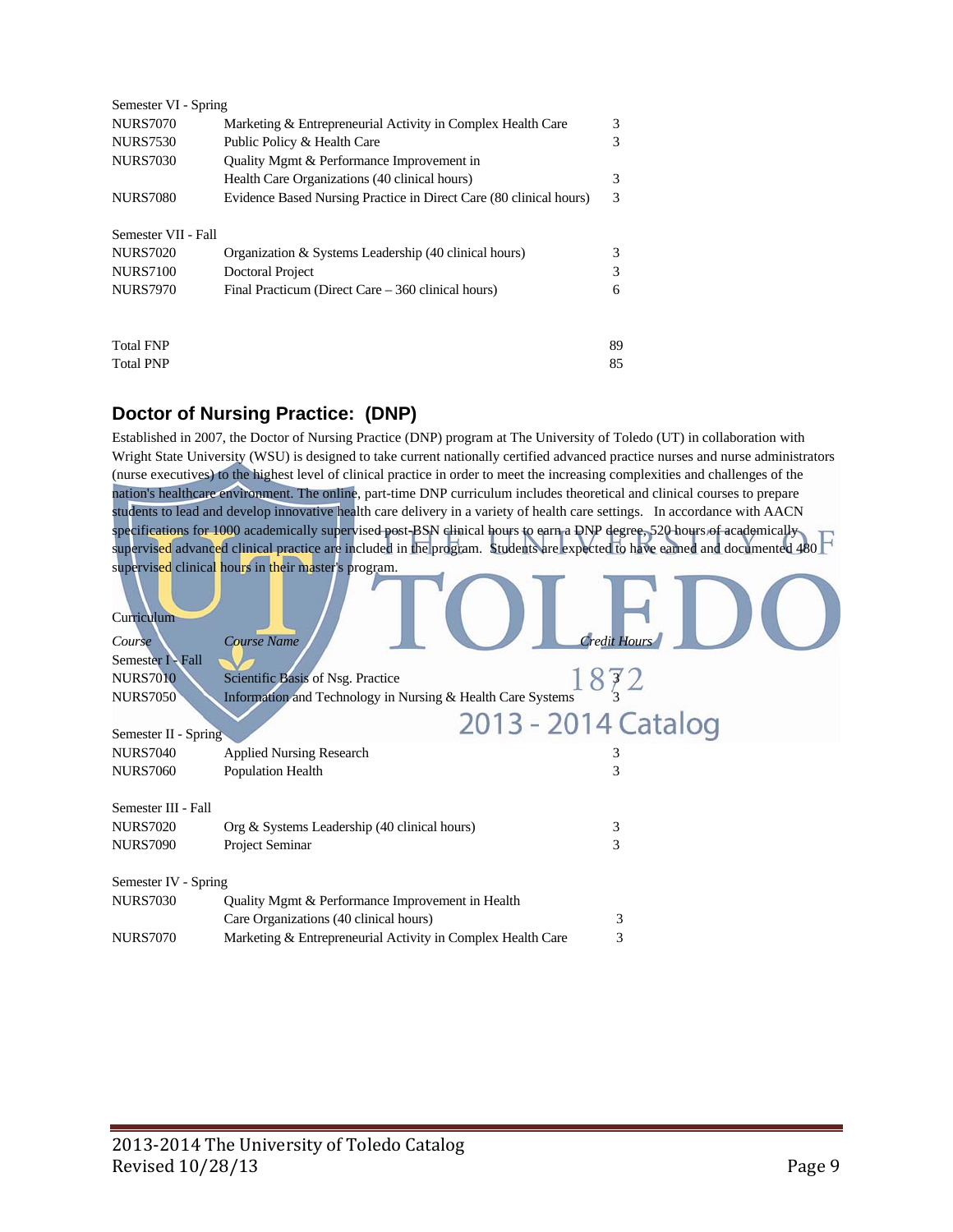| Semester V - Fall    |                                                         |    |
|----------------------|---------------------------------------------------------|----|
| <b>NURS7080</b>      | Evidence Based Nursing Practice in Direct Care          | 3  |
|                      | (80 clinical hours)                                     |    |
| OR.                  |                                                         |    |
| <b>NURS7180</b>      | Evidence Based Leadership in Complex Health Systems     | 3  |
|                      | (Indirect Care) (80 clinical hours)                     |    |
| <b>NURS7100</b>      | Doctoral Project                                        | 3  |
| Semester VI - Spring |                                                         |    |
| <b>NURS7970</b>      | Capstone Practicum (Direct Care - 360 Clinical Hours)   | 6  |
| OR.                  |                                                         |    |
| <b>NURS7980</b>      | Capstone Practicum (Indirect Care - 360 Clinical Hours) | 6  |
| Total                |                                                         | 36 |

#### **Master of Science in Nursing: Clinical Nurse Leader Graduate Entry**

The Clinical Nurse Leader Graduate Entry (CNL) major is a two-year, full-time course of study. The program is designed for the person who holds a bachelor's degree, who is not yet a registered nurse (RN), but who desires to become a RN. The curriculum includes theory classes prepared by the graduate faculty of the University of Toledo College of Nursing, as well as clinical experiences with patients in state-of-the-art heath care facilities. The master's preparation positions graduates for immediate entry into exciting positions in hospitals or clinics, and also provides an opportunity to continue graduate study. Graduates may elect to pursue a certificate to enter advanced practice roles as a nurse practitioner or clinical nurse specialist, or they may decide to pursue a Doctor of Nursing Practice (DNP) degree or the Doctor of Philosophy (Ph.D.) degree. **Curriculum Course Course Name Course Name Credit Hours Credit Hours Credit Hours Credit Hours Credit Hours Credit Hours** Semester I - Fall (120 Total Clinical Hours) NURS5040 Health Assessment and the Nursing Process for Promoting Health NURS5050 Health Sciences I NURS5060 Professional Socialization I<br>NURS5070 Therapeutic Communication Skills for Nurses  $\begin{array}{c} 3 \\ 3 \end{array}$ NURS5070 Therapeutic Communication Skills for Nurses Semester II - Spring (90 Total Clinical Hours) NURS5140 Designing Nursing Systems to Promote Self-Care  $\sim$  46 NURS5250 Health Sciences II 3 NURS5670 Pharmacology 3 NURS5160 Professional Socialization II 3 Semester III - Summer (120 Total Clinical Hours) NURS5240 Designing Nursing Systems for Compromised Health States 6 INDI6000 Introduction to Biostatistical Methods 3 Semester IV - Fall (120 Total Clinical Hours) NURS5440 Population Focused Nursing Care 6 NURS6070 Advanced Communication Skills and Group Dynamics 3 NURS5910 Advanced Nursing Research 3 Semester V - Spring (300 Total Clinical Hours) NURS5540 Advanced Practicum in Nursing Systems Design 12 NURSXXX Thesis, Comprehensive Exam or Field Experience 3

Total 66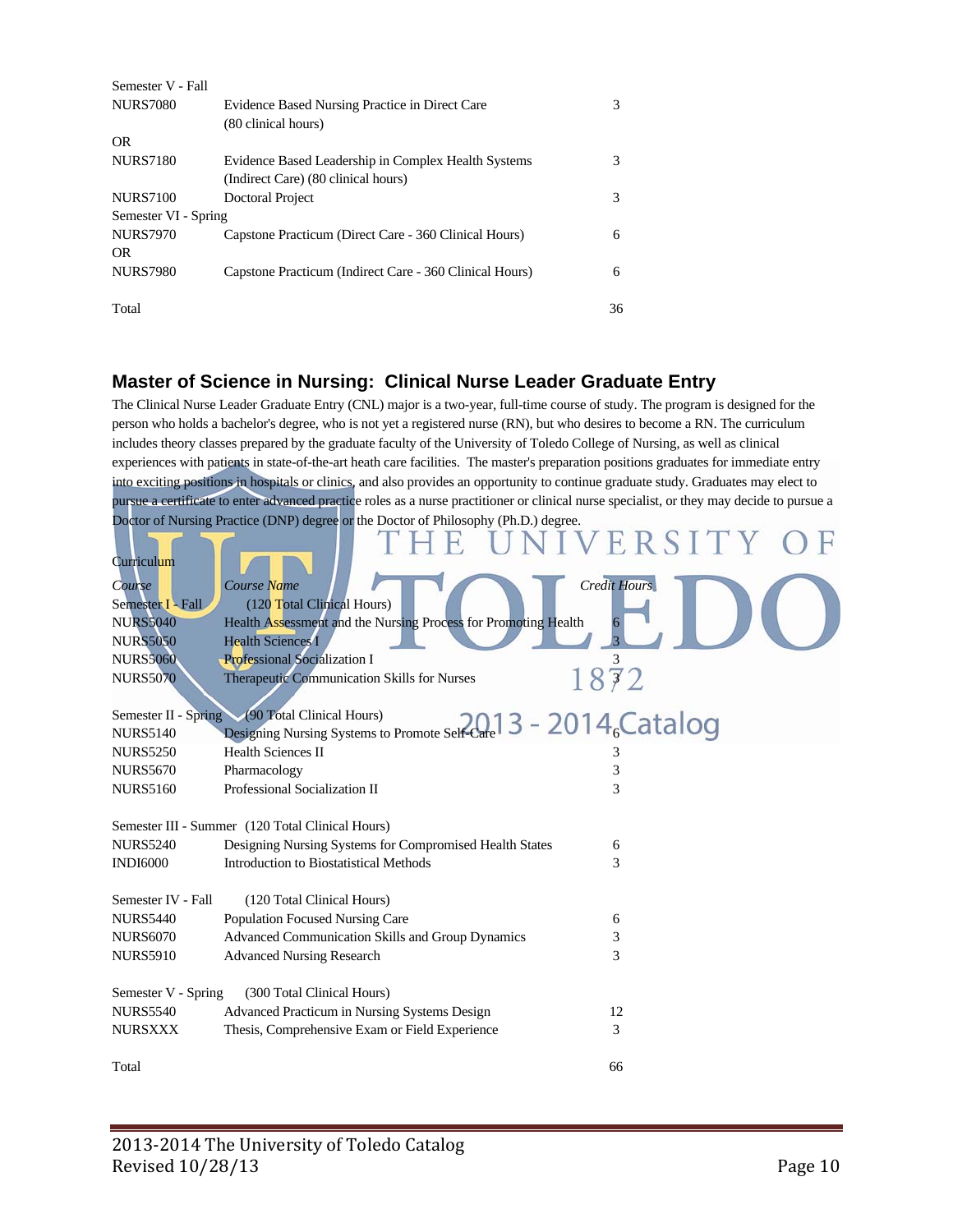#### Master of Science in Nursing: Family Nurse Practitioner

The Family Nurse Practitioner (FNP) major is a two-year, full-time course of study with part-time options. The curriculum is designed to prepare professional nurses for the FNP role in primary nursing care. The curriculum includes a minimum of 600 contact hours for clinical practice and selected laboratory experiences.

| Curriculum           | Sample Full-time Plan of Study                          |                     |
|----------------------|---------------------------------------------------------|---------------------|
| Course               | Course Name                                             | Credit Hours        |
| Semester I - Fall    |                                                         |                     |
| <b>NURS5400</b>      | Theoretical & Ethical Foundations of Nursing            | 3                   |
| <b>NURS5680</b>      | Advanced Physiology & Pathophysiology                   | 3                   |
| <b>NURS5740</b>      | Advanced Health Assessment (4 lab hours/week)           | 4                   |
| <b>INDI6000</b>      | Introduction to Biostatistical Methods                  | 3                   |
| Semester II - Spring |                                                         |                     |
| <b>NURS5690</b>      | <b>Advanced Pharmacotherapeutics</b>                    | 3                   |
| <b>NURS5910</b>      | <b>Advanced Nursing Research</b>                        | 3                   |
| <b>NURS6210</b>      | FNP I: Adolescents and Adults (12 clinical hours/week)  | 7                   |
| Semester III - Fall  |                                                         |                     |
| <b>NURS5190</b>      | Advanced Interpersonal Interventions (4 lab hours/week) | 3                   |
| <b>NURS5500</b>      | Family and Cultural Diversity Theories                  | ERSITY OF           |
| <b>NURS6220</b>      | FNP II: Women and Children (12 clinical hours/week)     |                     |
|                      |                                                         |                     |
| Semester IV - Spring |                                                         |                     |
| <b>NURS6140</b>      | <b>Advanced Practice Nurse: Roles &amp; Issues</b>      |                     |
| <b>NURS6230</b>      | FNP III: Adults & Older Adults (18 clinical hours/week) |                     |
| <b>NURS5530</b>      | Public Policy & Health Care                             |                     |
| <b>CAPSTONE</b>      | Field Experience, Thesis or Comprehensive Exam          |                     |
|                      |                                                         |                     |
| Total                |                                                         |                     |
|                      |                                                         | 2013 - 2014 Catalog |
|                      |                                                         |                     |

#### **Master of Science in Nursing: Pediatric Nurse Practitioner**

The Pediatric Nurse Practitioner (PNP) major is a two-year, full-time course of study with part-time options. The program is designed to prepare advanced practice nurses to care for children in a wide variety of settings. The curriculum features theoretically based and clinically focused courses and includes a minimum of 500 contact hours for clinical practice and selected laboratory experiences. Students who desire full-time study should matriculate in fall of even numbered years.

| Curriculum        | Sample Full-time Plan of Study                |              |
|-------------------|-----------------------------------------------|--------------|
| Course            | Course Name                                   | Credit Hours |
| Semester I - Fall |                                               |              |
| <b>NURS5400</b>   | Theoretical & Ethical Foundations of Nursing  | 3            |
| <b>NURS5680</b>   | Advanced Physiology & Pathophysiology         | 3            |
| <b>NURS5740</b>   | Advanced Health Assessment (4 lab hours/week) | 4            |
| <b>INDI6000</b>   | Introduction to Biostatistical Methods        | 3            |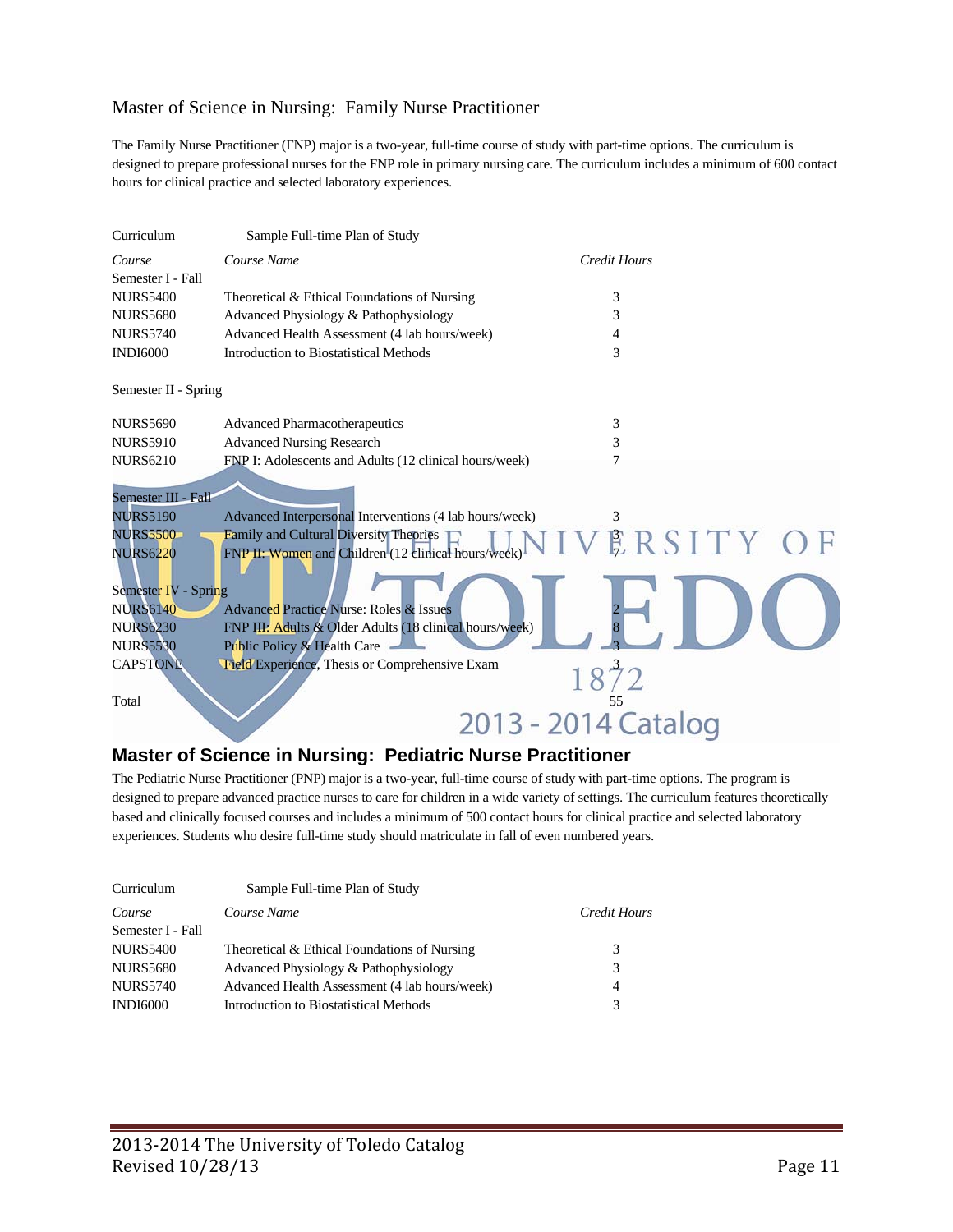| Semester II - Spring |                                                          |    |
|----------------------|----------------------------------------------------------|----|
| <b>NURS5690</b>      | <b>Advanced Pharmacotherapeutics</b>                     | 3  |
| <b>NURS5810</b>      | PNP I: Care of Children and Concepts of Wellness         |    |
|                      | (12 clinical hours/week; odd years only)                 | 6  |
| <b>NURS5910</b>      | <b>Advanced Nursing Research</b>                         | 3  |
| Semester III - Fall  |                                                          |    |
| <b>NURS5190</b>      | Advanced Interpersonal Interventions (4 lab hours/week)  | 3  |
| <b>NURS5500</b>      | Family and Cultural Diversity Theories                   | 3  |
| <b>NURS5820</b>      | <b>PNP II: Common Acute and Stable Chronic Illnesses</b> |    |
|                      | (12 clinical hours/week; odd years only)                 | 6  |
| Semester IV - Spring |                                                          |    |
| <b>NURS5530</b>      | Public Policy and Health Care                            | 3  |
| <b>NURS5830</b>      | PNP III: Complex Chronic Illnesses or Disabilities       |    |
|                      | (12 clinical hours/week; even years only)                | 6  |
| <b>NURS6140</b>      | Advanced Practice Nurse: Roles & Issues                  | 2  |
| <b>CAPSTONE</b>      | Field Experience, Thesis or Comprehensive Exam           | 3  |
| Total                |                                                          | 51 |

#### **Master of Science in Nursing: Nurse Educator**

The Nurse Educator major is targeted for baccalaureate graduates with clinical nursing experience who want to become nursing faculty or staff educators. Graduates are envisioned as teachers of undergraduate nursing students in the classroom and clinical setting. This major focuses on: curriculum development, teaching-learning processes, classroom and chnical teaching strategies, and evaluation principles. The Nurse Educator major offers full-time and part-time options. Students who are seeking full time study should matriculate in the spring semester and can complete the Nurse Educator Curriculum online with campus experiences at selected times specified in the course schedule. . .  $\sqrt{2}$ 

| Curriculum           | Sample Full-time Plan of Study                  |                                 |
|----------------------|-------------------------------------------------|---------------------------------|
| Course               | Course Name                                     | Credit Hour                     |
| Semester I - Spring  |                                                 |                                 |
| <b>NURS6720</b>      | Teaching, Learning and Evaluation in Nursing    |                                 |
| <b>NURS5400</b>      | Theoretical & Ethical Foundations of Nursing    |                                 |
| <b>NURS5680</b>      | Advanced Physiology & Pathophysiology           | 013 - 2014 <sup>3</sup> Catalog |
| <b>INDI6000</b>      | Introduction to Biostatistical Methods          |                                 |
| <b>NURS5530</b>      | Public Policy & Health Care                     | 3                               |
|                      |                                                 |                                 |
| Semester II - Summer |                                                 |                                 |
| <b>NURS6710</b>      | Developing Instructional Programs in Nursing    | 3                               |
| <b>NURS5910</b>      | <b>Advanced Nursing Research</b>                | 3                               |
| <b>NURS 5330</b>     | <b>Health Assessment</b>                        | 3                               |
|                      |                                                 |                                 |
| Semester III - Fall  |                                                 |                                 |
| <b>NURS5510</b>      | Advanced Clinical Seminar in Nursing            |                                 |
|                      | (4 lab hours/week)                              | 4                               |
| <b>NURS5190</b>      | Advanced Interpersonal Interventions            |                                 |
|                      | (4 lab hours/week)                              | 3                               |
| <b>NURS6730</b>      | Practicum and Seminar in Teaching               |                                 |
|                      | (9 practicum hours/week)                        | 4                               |
| <b>CAPSTONE</b>      | Field experience, thesis or comprehensive exam. | 3                               |
|                      |                                                 |                                 |
| Total                |                                                 | 39                              |
|                      |                                                 |                                 |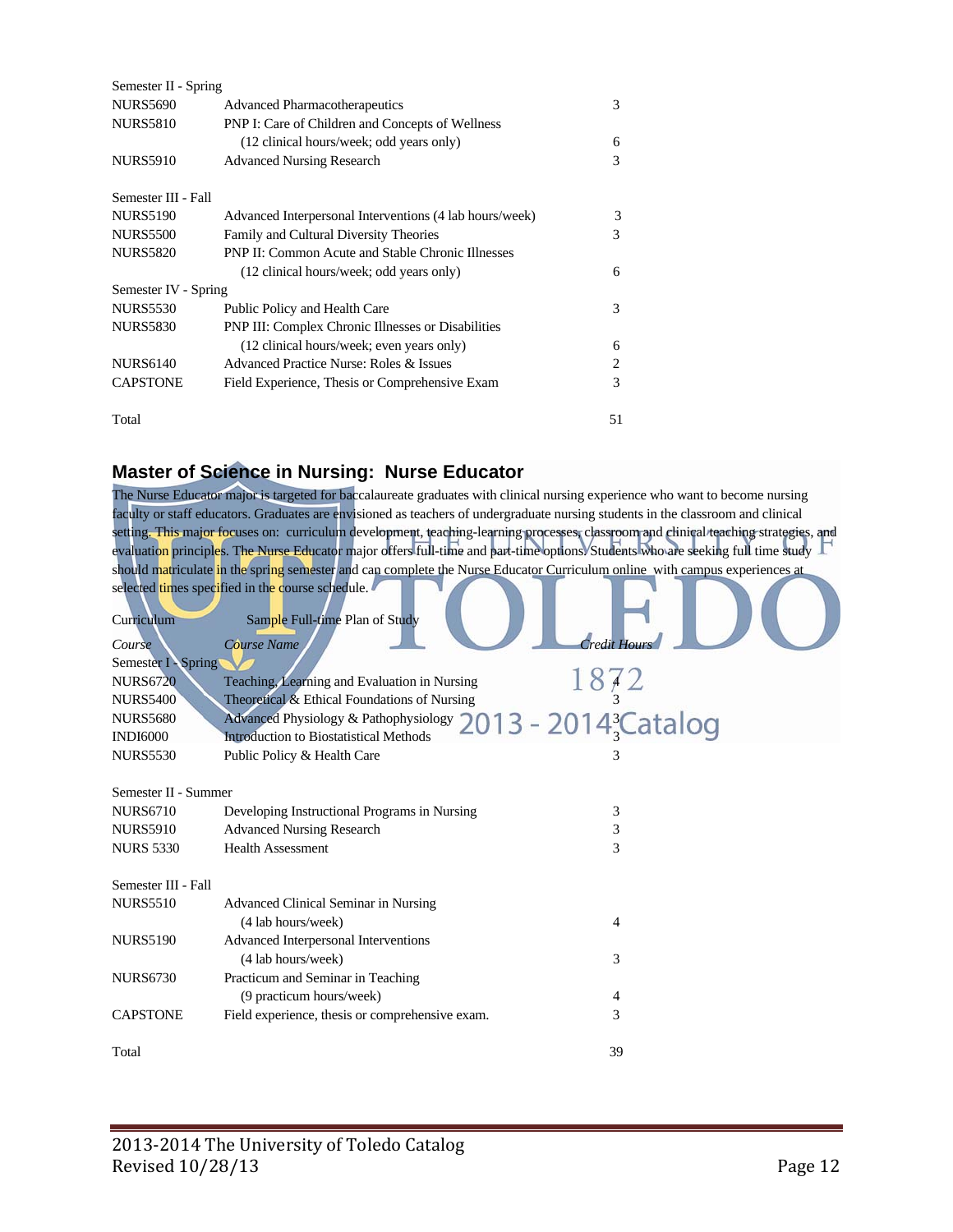#### **Master of Science in Nursing: BSN to Clinical Nurse Leader**

The BSN to Clinical Nurse Leader (CNL) major at The University of Toledo is ideal for BSN prepared nurses wishing to pursue graduate study at the generalist level. The curriculum includes theory classes, as well as clinical experiences. The Clinical Nurse Leader role is designed to improve the quality of patient care and to better prepare nurses to thrive in the health care system. The CNL oversees the care coordination of a distinct group of patients and actively provides direct patient care The CNL Is a leader in the health care delivery system, and the implementation of the role will vary across settings (www.aacn.nche.edu). Students in the BSN to CNL major move through the curriculum in cohorts.

| Curriculum           |                                                               |                     |  |
|----------------------|---------------------------------------------------------------|---------------------|--|
| Course               | Course Name                                                   | <b>Credit Hours</b> |  |
| Semester I - Spring  |                                                               |                     |  |
| <b>NURS 5160</b>     | Professional Socialization II                                 | 3                   |  |
| <b>NURS 5250</b>     | Health Science II                                             | 3                   |  |
| <b>NURS 5670</b>     | Pharmacology                                                  | 3                   |  |
| Semester II - Summer |                                                               |                     |  |
| <b>INDI 6000</b>     | Introduction to Biostatistical Methods                        | 3                   |  |
| <b>NURS 5330</b>     | <b>Health Assessment</b>                                      | 3                   |  |
| Semester III - Fall  |                                                               |                     |  |
| <b>NURS 5440</b>     | Population Focused Nursing Care (total of 90 clinical hours)  | 6                   |  |
| <b>NURS 6070</b>     | Advanced Communication Skills and Group Dynamics (total of 30 |                     |  |
|                      | lab hours)                                                    | 3                   |  |
| <b>NURS 5910</b>     | <b>Advanced Nursing Research</b>                              | 3                   |  |
| Semester IV - Spring |                                                               |                     |  |
| <b>NURS 5540</b>     | Advanced Practicum in Nursing Systems Design (total of 300    |                     |  |
|                      | clinical hours)                                               |                     |  |
| <b>CAPSTONE</b>      | Thesis, Comprehensive Exam or Field Experience                |                     |  |
| Total                |                                                               |                     |  |
|                      |                                                               |                     |  |
|                      | <b>Graduate Certificate: Family Nurse Practitioner</b>        |                     |  |

The Family Nurse Practitioner Graduate Certificate (FNP-C) program is offered to individuals who have completed a master's degree in nursing and who desire to obtain specialized knowledge to seek certification as an FNP. Graduates of the program will be qualified to take national FNP certification examinations.

The program is offered in a four-semester, part-time option. The curriculum is designed to prepare professional nurses for the FNP role in primary nursing care. The curriculum includes a minimum of 600 contact hours for clinical practice and laboratory experiences.

| Prerequisites        |                                                |              |
|----------------------|------------------------------------------------|--------------|
| <b>Fall Semester</b> |                                                |              |
| Course               | Course Name                                    | Credit Hours |
| <b>NURS5680</b>      | Advanced Physiology & Pathophysiology*         |              |
| <b>NURS5740</b>      | Advanced Health Assessment (4 lab hours/week)* | 4            |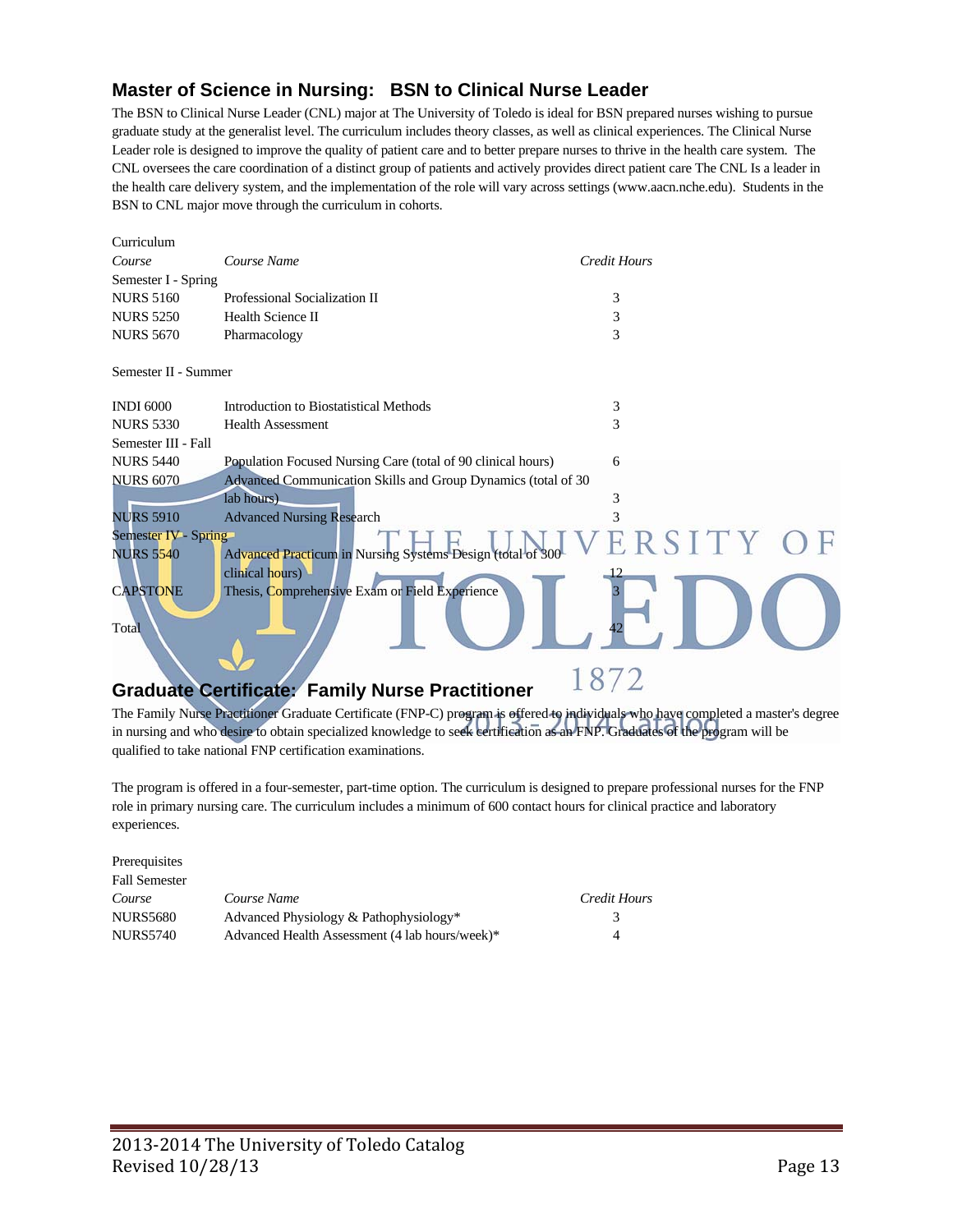| Curriculum             |                                                                                                         |              |
|------------------------|---------------------------------------------------------------------------------------------------------|--------------|
| <b>Spring Semester</b> |                                                                                                         |              |
| Course                 | Course Name                                                                                             | Credit Hours |
| <b>NURS5690</b>        | <b>Advanced Pharmacotherapeutics</b>                                                                    | 3            |
| <b>NURS6210</b>        | FNP I: Adolescents and Adults (12 clinical hours/week)                                                  | 7            |
| <b>Fall Semester</b>   |                                                                                                         |              |
| <b>NURS6220</b>        | FNP II: Women and Children (12 clinical hours/week)                                                     | 7            |
| <b>Spring Semester</b> |                                                                                                         |              |
| <b>NURS6230</b>        | FNP III: Adults and Older Adults (18 clinical hours/week)                                               | 8            |
| Total                  |                                                                                                         | 25           |
|                        | *If the course was completed greater than 5 years prior to matriculation, the course must be completed. |              |

#### **Graduate Certificate: Pediatric Nurse Practitioner**

The Pediatric Nurse Practitioner Graduate Certificate (PNP-C) program is offered to individuals who have completed a master's degree in nursing and who desire to obtain specialized knowledge to seek certification as a PNP. All of the courses award academic credit from The University of Toledo. Graduates of the program will be qualified to take national PNP certification examinations. The curriculum includes a minimum of 500 contact hours for clinical practice and laboratory experiences.

| Prerequisites<br><b>Fall Semester</b>                     |                                                                                                                      |
|-----------------------------------------------------------|----------------------------------------------------------------------------------------------------------------------|
| Course                                                    | Course Name<br>Credit Hours                                                                                          |
| <b>NURS5680</b>                                           | Advanced Physiology & Pathophysiology*<br>Advanced Health Assessment (4 lab hours/week)* $J N I V$ $R S I T Y$ $O F$ |
| <b>NURS5740</b><br>Curriculum<br><b>Spring Semester -</b> |                                                                                                                      |
| Course                                                    | <b>Credit Hours</b><br>Course Name                                                                                   |
| <b>NURS5690</b>                                           | <b>Advanced Pharmacotherapeutics</b>                                                                                 |
| <b>NURS5810</b>                                           | <b>PNP I:</b> Care of Children and Concepts of Wellness<br>1872<br>(12 clinical hours/week) (odd years only)         |
| <b>Fall Semester -</b>                                    |                                                                                                                      |
| <b>NURS5820</b>                                           | PNP II: Common Acute and Stable Chronic Illusters - 2014 Catalog<br>(12 clinical hours/week) (odd years only)        |
|                                                           |                                                                                                                      |
| Spring Semester -                                         |                                                                                                                      |
| <b>NURS5830</b>                                           | PNP III: Complex Chronic Illnesses or Disabilities<br>(12 clinical hours/week) (even years only)<br>6                |

#### Total 21

\*If the course was completed greater than 5 years prior to matriculation, the course must be repeated.